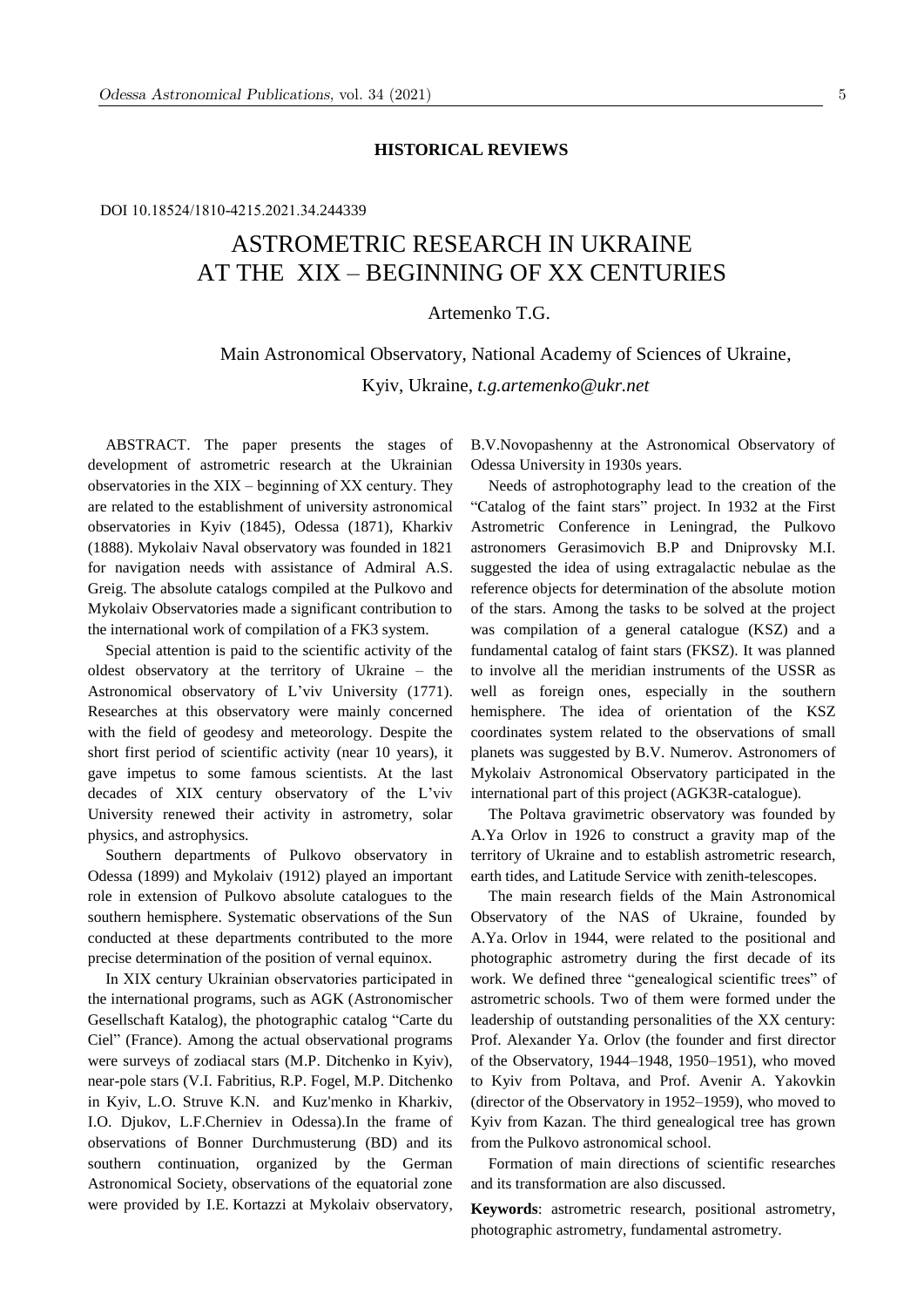АНОТАЦІЯ. У статті представлені етапи розвитку астрометричних досліджень в обсерваторіях України у ХIХ – початку ХХ століття. У ХIХ столітті були створені університетські обсерваторії у Києві (1845), Одесі (1971), Харкові (1888). У 1921 році за сприяння адмірала О.С. Грейга була заснована Миколаївська (Морська) обсерваторія. Абсолютні каталоги, створені у Пулковській і Миколаївський обсерваторіях, зробили значний внесок в міжнародну роботу зі створення високоточного на той час фундаментального каталогу FK3.

Особливу увагу приділено науковій діяльності однієї з найперших обсерваторії на території України – Астрономічній обсерваторії Львівського університету (1771). Дослідження в обсерваторії стосувалися переважно геодезії і метеорології. Незважаючи на перший короткий період існування обсерваторії (біля 10 років), вона надала імпульс відомим науковцям. Відродження обсерваторії відбулося лише наприкінці ХIХ століття. Південні відділення Пулковської обсерваторії у Одесі (1899) і Миколаєві (1912) зіграли визначну роль у розширенні Пулковських абсолютних каталогів на південну півкулю, а систематичні спостереження Сонця, проведені у відділеннях, сприяли більш точному визначенню положення точки весняного рівнодення.

У ХIХ столітті обсерваторії України брали участь у міжнародних програмах, зокрема, таких як AGKкаталог (Німецького Астрономічного Товариства), фотографічний каталог "Карта неба" (Франція). Особлива увага приділялася актуальним спостережним програмам, зокрема спостереженняv зодіакальних зір (М.П. Диченко у Києві), біляполюсних зір (В.І. Фабриціус, Р.П. Фогель, М.П. Диченко у Києві, Л.О.Cтруве, К.Н. Кузьменко у Харкові, І.О. Дюков, Л.Ф., Чернієв у Одесі). В рамках спостережень за програмою Боннського огляду (BD) і його південного продовження, організованого Німецьким Астрономічним Товариством, проводилися спостереження зір екваторіальної зони (І.Є. Кортацці у Миколаївській Астрономічній обсерваторії, Б.В. Новопашенний у Астрономічній обсерваторії Одеського університету).

Потреби астрофотографії сприяли розширенню фундаментальної системи зір на більш слабкі зорі, зокрема організації проекту "Каталог слабких зір". У 1932 році на Першій Астрометричній конференції в Ленінграді пулковські астрономи Б.П. Герасимович і М.І. Дніпровський висунули ідею використання позагалактичних туманностей у якості нерухомих реперів для визначення абсолютних рухів зір. Серед задач, які мали бути розв'язані у ході проекту, – створення загального каталогу слабких зір (КСЗ) та фундаментального каталогу слабких зір (ФКСЗ) і

встановлення зв'язку між ними. До проекту планувалося залучити всі меридіанні інструменти як СРСР, так і закордонні, особливо у південній півкулі. Ідея орієнтування координатної системи КСЗ за спостереженнями малих планет була висунута Б.В. Нумеровим. Астрономи Миколаївської астрономічної обсерваторії брали участь у міжнародній частині проекту (каталог AGK3R).

Полтавська гравіметрична обсерваторія була заснована О.Я. Орловим у 1926 році для масштабного вивчення сили тяжіння, земних припливів і для широтних спостережень.

Головні напрямки наукових досліджень Головної Астрономічної обсерваторії (ГАО НАНУ) заснованої у 1944 році стосувалися астрометрії як теоретичної, так і спостережної. Виділено і проаналізовано три "генеалогічних наукових дерева" астрометричних шкіл, два з яких сформувалися під керівництвом видатних постатей ХХ століття: професора О.Я. Орлова (засновника і першого директора обсерваторії, 1944–1948, 1950–1951), який переїхав до Києва з Полтави, і професора А.О. Яковкіна (директор обсерваторії у 1952–1959 роках), який переїхав до Києва з Казані. Третє "генеалогічне дерево" має витоки з Пулковської астрометричної школи. У статті висвітлюється формування головних напрямів наукових досліджень та їх трансформація.

**Ключові слова:** астрометрія, позиційна астрометрія, фотографічна астрометрія, фундаментальна астрометрія.

Scientific astronomical researches in Ukraine have begun after foundation of university observatories in L'viv (1771), Kyiv (1945), Odesa (1871), Kharkiv (1888). An important role in the development of this research played the southern departments of the Pulkovo Observatory in Odesa (1899) and Mykolaiv (1912). From the first years of their activity, the observatories were collaborated with the Pulkovo Observatory: astronomers of Ukraine worked at the Pulkovo for some time as well as the Pulkovo astronomers participated in the establishment of observatories in Ukraine (Artemenko et al., 2009; Vavilova et al., 2014).

The ХIХ century was the period of the international cooperative works, in particular related to the zonal catalogs AGK (Astronomischer Gesellschaft Katalog) and the photographic catalog "Carte du Ciel" (France).

The unprecedented photographic project of the XIX-XX centuries – the stellar atlas Carte du Ciel was initiated practically at the same time as the Cape Photographic Durchmusterung catalog, but it was more ambitious and involved 20 observatories from around the world to expose and measure 22,000 photographic plates obtained with normal astrographs and covered the entire sky with a twofold overlap (see, review by Vavilova et al. 2020). All the measurements were also made manually using special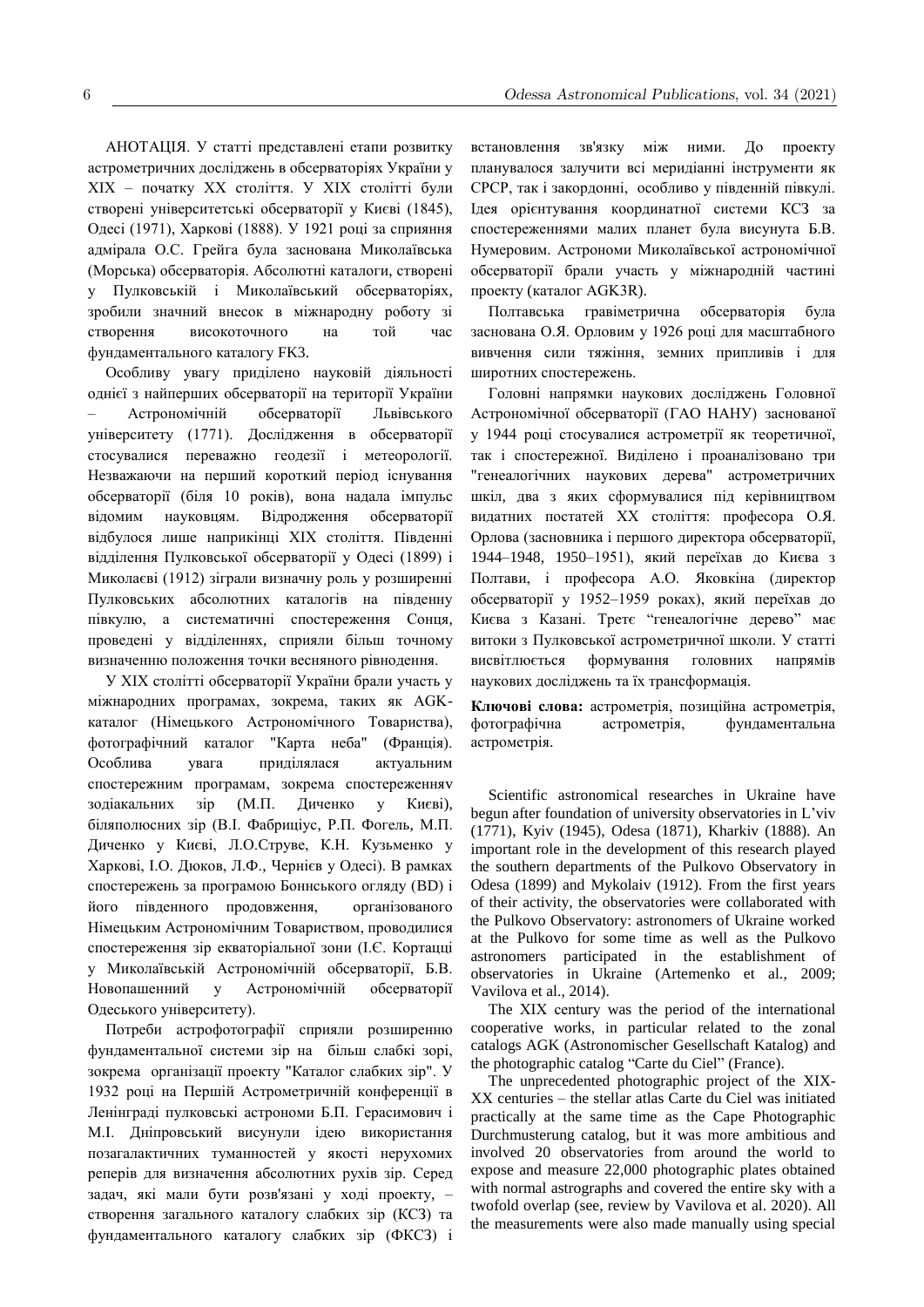procedures developed and tested with the aim to estimate possible errors and to provide the homogeneity of the resulting data. The survey, dealing with around 5 million stars (9 million images in the twofold overlap), occurred to be so laborious extending for several decades that it has never been fully completed. The results of measurements in the form of rectangular coordinates of stars and estimations of their magnitudes were published in 254 volumes in 1902–1964 as the original Astrographic Catalog (AC). Volumes of the AC were key-punched, checked, and re-reduced at the US Naval Observatory (Urban et al., 1998) and at the Sternberg Astronomical Institute in Moscow (Kuzmin et al., 1999).

In the 1930s, in order to extend the fundamental system to faint stars for the needs of astrophotography, the "'Catalogue of Faint Stars" project (or KSZ) was initiated. In the 1932, at the I All-Union Astrometric Conference in Leningrad, the Pulkovo astronomers B.P. Gerasimovich and M.I. Dniprovsky suggested the idea of using extragalactic nebulae as the fixed reference points for determining the proper motions of stars. Astrometric reference to galaxies makes it possible to obtain absolute proper motions of stars and to create an almost perfect inertial coordinate system, independent on their motions in the Galaxy. The determination of zero-point (vernal equinox) for right ascensions and declinations was planned to be realized by observations of small planets.

*The Kyiv University Observatory* was founded in 1845 by V.F. Fedorov, a follower of V.J. Struve. Astrometric research at observatory began in 1870s with the standing of a meridian circle made by Repsold in 1872 ( $D = 122$ ) mm,  $F = 148$ cm). For the construction of the permanent observatory at the University for educational work the astronomical cabinet consisting mainly of expeditionary instruments by V.F. Fedorov was founded (Bogorodsky, 1995). Among the actual astrometric programs of ХIХ century were observations of the zodiacal zone, which were organized to provide observations of the planets by reference stars to complete the catalog of Auwers in southern zones. Activity on this program was carried out by M.P. Ditchenko ("Catalogue of positions and proper motions of 640 zodiacal stars", Ditchenko, 1933). In addition to observations of the zodiacal region of the sky, since the XIX century, astronomers made observations of stars of the near-pole zone, primarily because of 1) the lack of observations of these stars in the Auwers catalog (FC); 2) the value of systematic errors differs significantly from other zones of the sky.

In the XIX century the observations of the near-pole stars started by V.I. Fabritius on the meridian circle  $(D =$ 12 cm,  $F = 148$  cm). Since 1894 the observations were continued by R.P. Fogel. His program of observations included stars up to 9<sup>m</sup> with declinations from  $+80^{\circ}$  to  $+$ 90°; the work continued until 1897, but for a some reasons remained unfinished. Beginning in 1920, observations under this program were continued by M.P. Ditchenko. Observations of the occultation stars by the Moon at the observatory began in 1923 by Prof. S.D. Tscherniy. The importance of such observations explained by the fact that they provide valuable material for improving the theory of the Moon's motion, studying the figure of the Moon, determining the orientation of the fundamental reference

frame, refining the scale of dynamic time. Calculations of lunar eclipses and occultation stars by the Moon, as well as their processing, were carried out by the observatory staff using both standard methods and their own developments. A.A. Yakovkin (he worked in the Kiev University Astronomical Observatory in 1945–1951) paid much attention to the development of Moon observing investigations. For computations of ephemeris, star and planet occultation, the original device constructed by Yakovkin during his work in Kazan was applied. At the suggestion of A.A. Yakovkin this device was transported by A.K. Osipov from Sverdlovsk to Kiev for calculations of occultation. The Kyiv University Observatory was the coordinator for the Moon research in the former USSR (Bogorodsky & Chernega, 1995; M.Ya. Muminov et al. 2016).

*Observatory of the Odessa University* was founded in 1870-1871 by L.F. Berkevich, the first professor of astronomy in this university. The scientific activity in physics of stars was greatly recognized in the 1880s due to the efforts by A.K. Kononovich (Karetnikov (Ed.), 1994). Despite of the planned astrophysical research fields, since 1912 a systematic research on astrometry under the supervision of the director A.Ya.Orlov was started (Yatskiv et al., 2005). As he noted, "The Odessa Observatory has quite favorable climatic conditions for astronomical work. The clean air, mild climate, and a large number of transparency sky nights make it possible to conduct observations, which are not available under otherwise similar conditions for other university observatories". The first work with the Repsold Meridian Circle ( $D = 135$  mm,  $F = 1980$  mm) was to determine the positions of 125 near-polar stars by I.O. Dyukov in 1920– 1921. This work was continuation of the near-polar stars observations conducted by M.P. Ditchenko (1898, 1933). The subsequent determination of the positions of these stars was carried out by L.F. Cherniev. Catalog of declination of 125 near-polar stars for the epoch and equinox 1950.0 (declination zone from  $+80^{\circ}$  to  $+90^{\circ}$ ) was compiled based on his observations (Djukov, 1923). In 1930-1935 B.V. Novopaschenny observed positions of more than 5000 stars in the equatorial zone from  $+2^{\circ}$  to  $-1^{\circ}$  in declination, the so called "Mykolaiv zone", earlier observed by I. Kortazzi (1900).

Since 1912, the observatory was headed by A.Ya. Orlov, who conducted studies of the Black Sea tides and deformations of the Earth. Among other his projects were restoration of the triangulation network from the Dnister river to the Dniper, leveling the Odesa coast for determining the movement of soil, development of an Ukrainian gravimetric network for mineral's search. He made a series of observations (Orloff, 1911; Orlov, 1961; Yatskiv et al. 2012) for determining the influence of the motion of the Earth's poles on the variation in the latitude of Odessa with the zenith telescope (in parallel with the similar observations in Pulkovo and Jurjew observatories).

*Astronomical researches at the Kharkiv University* were started in 1808, long before the foundation of the Astronomical observatory, and related to the Levitsky's activity (Fedorov, 2002; Balyshev, 2008), who worked with the Repsold meridian circle made ( $D = 106$  mm,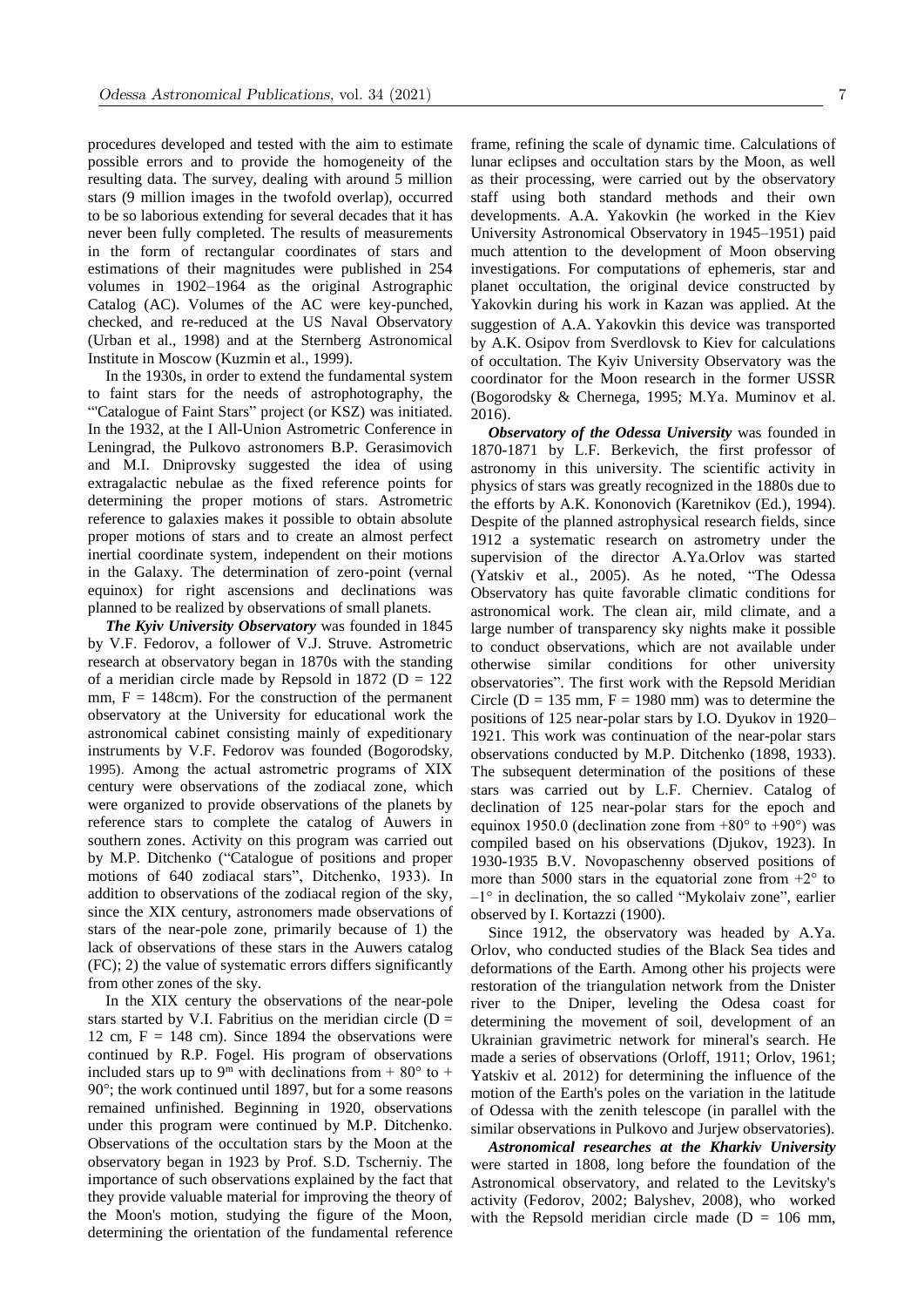$F = 1930$  mm). During the XIX and early XX centuries, a meridian astronomy was priority research field in this observatory. For example, observations of the zodiacal stars were carried out by L.O. Struve and N.N. Jewdokimov (1904) ("Catalogue of declinations of 779 zodiacal stars"). Also L.O. Struve conducted observations of the stars of the near-pole zone (Artemenko, 2009; Balyshev, 2021).

The result of these investigations were published later as the "Kharkov differential catalogue of declinations of 1407 circumpolar stars in the FK4 system at mean epoch 1911" (Kuzmenko et al., 1981). The observations under this program carried out by Kharkiv astronomers K.N. Kuzmenko, V.Kh. Pluzhnikov, and S.M. Grishchenko (Kuzmenko et al. 1957) were compared with the observations of 1909-1914 by L.O. Struve. A joint processing of both series of these observations was compiled in order to obtain the proper motions of stars "Katalog der Rektascensionen von Sternen des Fundamentalkatalogs schwacher Sterne im System des FK3 aus Beobachtungen am Charkover Meridiankreis in den Jahren 1953–56" (Kuzmenko, 1981; Shkuratov, 2008).

In the early XX century, a number of observatories took part in an international program of observations of the reference stars for the planet Eros in order to determine parallax of the Sun in the most accurate way for that time, and thus to establish the scale of the Solar system (parallax of the Sun corresponded to a distance of 149.6 million km). Among the works in 1929-1933, in frame of this IAU program, Ostashchenko-Kudryavtsev B.P. carried out observations of 51 stars from the Kopf-Renz list, additionally included in the NFK catalog and three series of determinations of declination of large planets (observers N. Jewdokimov, K.G. Ginze, V.A. Mikhaylov). In the field of geodesy and meteorology, the geodetic network on the left bank of Ukraine were carried out in cooperation with the Ukrainian Geodetic Instiutute (Shkuratov, 2008; Fedorov, 2002). The Kharkiv observatory carried out observations of Moon's occulations, determination of star parallaxes (M. Jewdokimov), as well as the proper motions of stars and the orbits of double stars (L. Struve). At the 1880s, L.O. Struve determined the value of the constant of precession and of the proper motion of the Solar system (Struve, 1888).

The Time Service of the Kharkiv Observatory established in 1920-1930 was one of the first in the USSR to be implemented into the International Time Service. In 1933, the first time radio signals were sent to Pulkovo in the the universal time scale, short-period irregularities in the rotation of the Earth were detected.

*Mykolaiv (Naval) astronomical observatory* was founded in 1821 by initiative of Admiral A.S. Greig for naval navigation needs. In the same year K.Kh. Knorre (the student of the V. Struve) arrived to Mykolaiv at Greig's initiative at the astronomer position.

In 1837, the observatory was equipped with a meridian Reichenbakh-Ertel telescope ( $D = 108$  mm,  $F = 1650$ mm). It was used by the director of the observatory K. Knorre to participate in the compilation of the catalog, the so-called "fifth sheet" of the Berlin academic star charts (from 3h 56m to 5h 54m in right ascension and from  $-15^{\circ}$  to  $+15^{\circ}$  in declination) (Pinigin & Eral, 2009).

The first "big datasets" of astronomical objects were

obtained as result of visual observations. The beginning was laid by F. Argelander with his Bonner Durchmusterung (BD, 1859–1862) survey of stars down to about visual magnitude  $9^{\text{m}}-10^{\text{m}}$ . The BD firstly contained 324,188 stars from the North celestial pole to 2◦ South of the celestial equator. In 1886 the BD was enhanced with Sudliche Bonner Durch musterung (SBD) down to  $-23^\circ$ . The SBD added about 138,000 stars observed with a 6-inch Bonn refractor using the same technique as the BD. It was also supplemented with two surveys made at observatories located in the Southern hemisphere. The first one was the Cordoba Durchmusterung (CD, 1892–1932) covering the Southern stars in declination zones from −22° to −89°. The Mykolaiv Observatory participated in the observations of the Bonner Durchmusterung and its southern continuation, organized by the German Astronomical Society. During 1872–1899 I.E. Kortazzi carried out observations of 5954 stars in the zone of declination  $-2^{\circ}10' \div +1^{\circ}10'$ ("Mykolaev zone"). Since 1912 Mykolaiv observatory continued its activity as a Southern department of Pulkovo observatory (Pinigin, 1998; Pinigin &Pozhalova, 2011).

*The purpose of the southern departments of the Pulkovo Observatory – in Odessa (1899) and Mykolaiv (1912)* was extension of the Pulkovo absolute catalogs of stars to the southern sky, namely to  $-30^\circ$  in declination, to clarify the position of the point of the vernal equinox and for Sun's observation.

The first work at the Odessa department of Pulkovo observatory was conducted in 1901-1902 by B.P. Ostashchenko-Koudriawtzev, namely observations for the catalog of declination of 407 stars and 202 stars in the zone of declination from  $-15^{\circ}$  to  $-30^{\circ}$  (continuation of the Pulkovo catalog of 1900). The next program was the compilation of the catalog of 199 stars as the continuation of the Pulkovo catalog 1905 to the southern sky to the declination –30° (1904–1907).

In 1912 the department was transferred to Mykolaiv. The first observers in Mykolaiv were the Pulkovo astronomers P.I. Yashnov, M.V. Zimmerman, and B.P. Ostashchenko-Koudriawtzev.

The absence of cloudy weather in Mykolaiv gives advantages to Mykolaev, especially during daytime observations with meridian instruments. A Freyberg-Kondratyev passage instrument ( $D = 108$  mm F = 1300 mm) and a Repsold vertical circle ( $D = 108$  mm  $F = 1400$ mm) were transported to Mykolaiv from Odessa. The Mykolaiv department in cooperation with the Pulkovo Observatory participated in observations of stars for the compilation of the fundamental catalog for "Carte du Ciel" (Bucklund-Hof stars). Meridian observations for this program were carried out at 10 observatories in both hemispheres. Most of these observations north of 10° were combined in two catalogs – right ascension catalog compiled at Pulkovo by F.F. Renz, and the declination catalog, compiled at the Astronomical Institute by M.I. Dneprovsky. In 1928, the Pulkovo Observatory began the meridian observations to refine the positions of the FK, where the Mykolaiv Observatory made observations from the pole to  $-30^{\circ}$  (Pinigin & Pozhalova, 2011).

The absolute catalogs of 1930 created by the Pulkovo and Mykolaiv Observatories according to V.Ya. Struve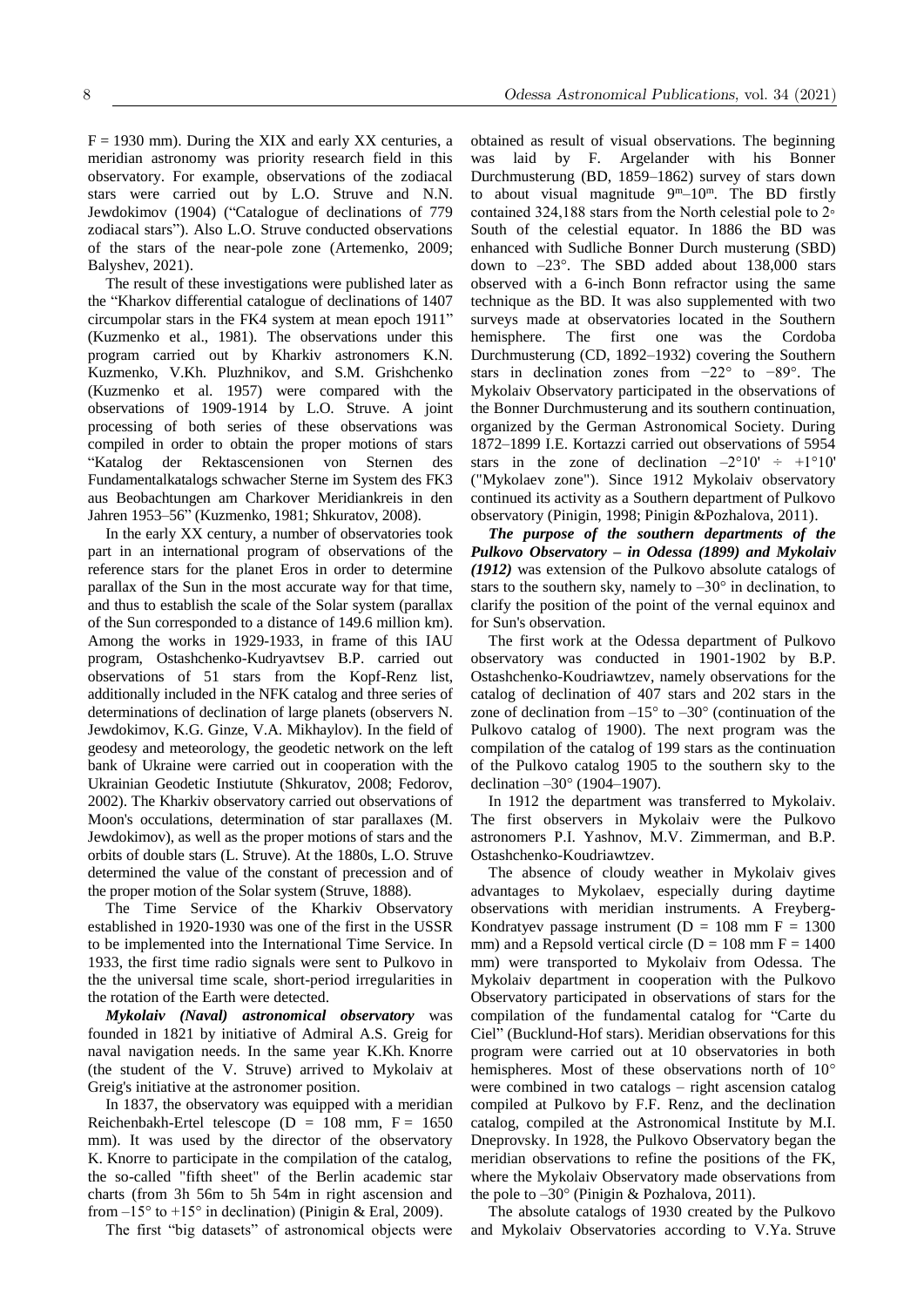plan made a significant contribution to the international work on the high-precision fundamental system FK3. Nine absolute Pulkovo and Mykolaiv catalogs of 1915, 1925, and 1930 were used at the FK3 compilation (Mikhailov et al., 1960).

The observatory participated in observations under the program of observations of "1334 geodetic stars" (principal investigator, the Pulkovo astrometrist M.V. Zimmerman). This program was organized because of by the lack of sufficient number of 5-6 magnitude stars important for time and geodesy services in catalogs of F.F. Renz and M.I. Dneprovsky. Five observatories took part in observations from 1933 till 1938. Total processing of obtained observations and their integration with the Pulkovo catalog 1925 was completed in 1941.

Established in 1931, the time service of Mykolaiv Observatory participated in the all-Union and international programs for determination the time. There was established a regular reception of radio signals to the exact time of the Soviet and foreign radio stations. Since 1949 the Mykolaiv Time Service was equipped with new timekeeping devices became a part of the USSR uniform time services system (Pinigin, 1998).

The problem of studying the rotation of the Earth and the motion of the poles was developed with the foundation of the *Poltava Gravimetric Observatory* (1926). The importance of studying the motion of the Earth's poles caused by the fact that their movement causes changes in the geographic coordinates, azimuths of points and affects the results of the exact time. In the late 1940s, the founder of the Poltava Observatory, A.Ya. Orlov, proposed to study the slow variations in latitude and the nutation motion of the Earth's axis (Yatskiv et al. 2005, 2012).

The International Latitude Service, which had already been working for half a century at that time, could not solve this problem due to deficiencies in its organization. There was a need for a fundamentally new program, built on new principles to study not only the periodic, but also the secular motion of the pole. Such a program was developed in the late 1940s at the Poltava Observatory by E.P. Fedorov. The main purpose of observations was to study the slow variations in mean latitude and the secular motion of the pole. It was also supposed to study the nutation movements of the Earth's axis, to obtain the data on periodic variations in latitude for calculating the coordinates of the pole, and to study the nature of nonpolar variations in latitude. Several Soviet and foreign observatories have been involved in this "Poltava program". To study the motion of the Earth's poles in the Poltava Gravimetric Observatory, the parallel observations with three zenith telescopes were conducted: Zeiss (D = 135 mm F = 1760 mm), Bamberg (D = 110 mm,  $F = 1230$  mm) and ZTM-180 (domestic production,  $D = 180$  mm,  $F = 2340$  mm).

The question to establish a new astronomical observatory in the system of the Academy of Sciences of UkrSSR was a "great dream" by A.Ya. Orlov since 1920s. It was realized: *the Main Astronomical Observatory of the AS UkrSSR* (MAO) was found in 1944 in Kyiv, and A.Ya. Orlov became the director. Among the first research fields of the observatory were positional astronomy (astrometry and the study of the rotation of the Earth) and photographic astrometry (Yatskiv, 2019). In this content, M.F. Subbotin, a well-known expert in celestial mechanics, recommended to make observations of large and small Solar system planets with the photographic instruments. In his opinion, it should be helpful for the creation of the Catalogue of Faint Stars to correct the positions of the zero-point coordinate system.

During 1945-1946 the Observatory obtained the first instruments: a double short-focus astrograph ( $D = 12$  cm,  $F = 70$  cm) made by N.G. Ponomaryov, a vertical Vanshaff circle ( $D = 19$  cm,  $F = 252$  cm), a double longfocus astrograph ( $D = 40$  cm,  $F = 550$  cm) made by Tepfer. According to the final report of the observatory for the first five years of activity, the following tasks were carried out: for the creation of the Catalog of faint stars: setting up of 40 cm astrograph and vertical circle, photographing galaxies in order to have positions of faint stars in distant objects, determination of declination of stars; and a complete study of the vertical circle.

Among the main research fields during the first decades were named astrometry and global geodynamics (studies of latitude variations and pole movements; astronomical constants, in particular nutation; classical astrometry – compilation of stellar catalogs according to the latitude program as well as a catalog of faint stars). The development of fundamental and photographic astrometry at the MAO has begun under the head of the representatives of the Pulkovo astrometric school. Thus, the founder of photographic astrometry at the МAO, I.G. Kolchinsky, completed his postgraduate studies under the A. Tikhov supervision. After setting up the instruments, he began work on photographing small planets and galaxies (as a part of the "Catalogue of Faint Stars" with A.B. Onegina (who completed her graduate studies under the Pulkovo astrometrist A.N. Deich supervision) and I.V. Gavrilov. Among other works related to I. Kolchinsky, we note studies of astronomical refraction anomalies. Later, the photographic astrometry projects were expanded (FON catalogues) as well as the archives of observations were digitized in frame of the Ukrainian Virtual Observatory (Vavilova et al., 2017). At the end of 1940, an outstanding astrometrist A.A. Yakovkin established yet one research field at the MAO: fundamental astrometry and the study of the Moon (Kislyuk et al., 1996).

Scientific research at the *Observatory of L'viv University*, the oldest at the territory of modern Ukraine, were initiated by Rector D. Zelyonka at 1771 and mainly related to geodetic works, in particular the mapping of Galicia and Volyn' territories. Although the observatory existed a little more than 10 years, during this time it become an authority scientific organization, giving impetus to scientific activity for such scientists as F. von Tsakh and S. Serakovsky (Novosyadlyi, 2011).

The new stage of development of astronomy in L'viv in the late XIX century is associated with the development of *astronomical observatory at the L'viv Polytechnic University*. At the beginning of the XX century the seismographic station began to work. And already in 1918 it was equipped with three basic astronomical instruments: a passage instrument (Troughton and Simms), a refractor with 122 mm objective (Fraunhofer and Ressel), the Ertel instrument with 81 mm objective. In addition to these